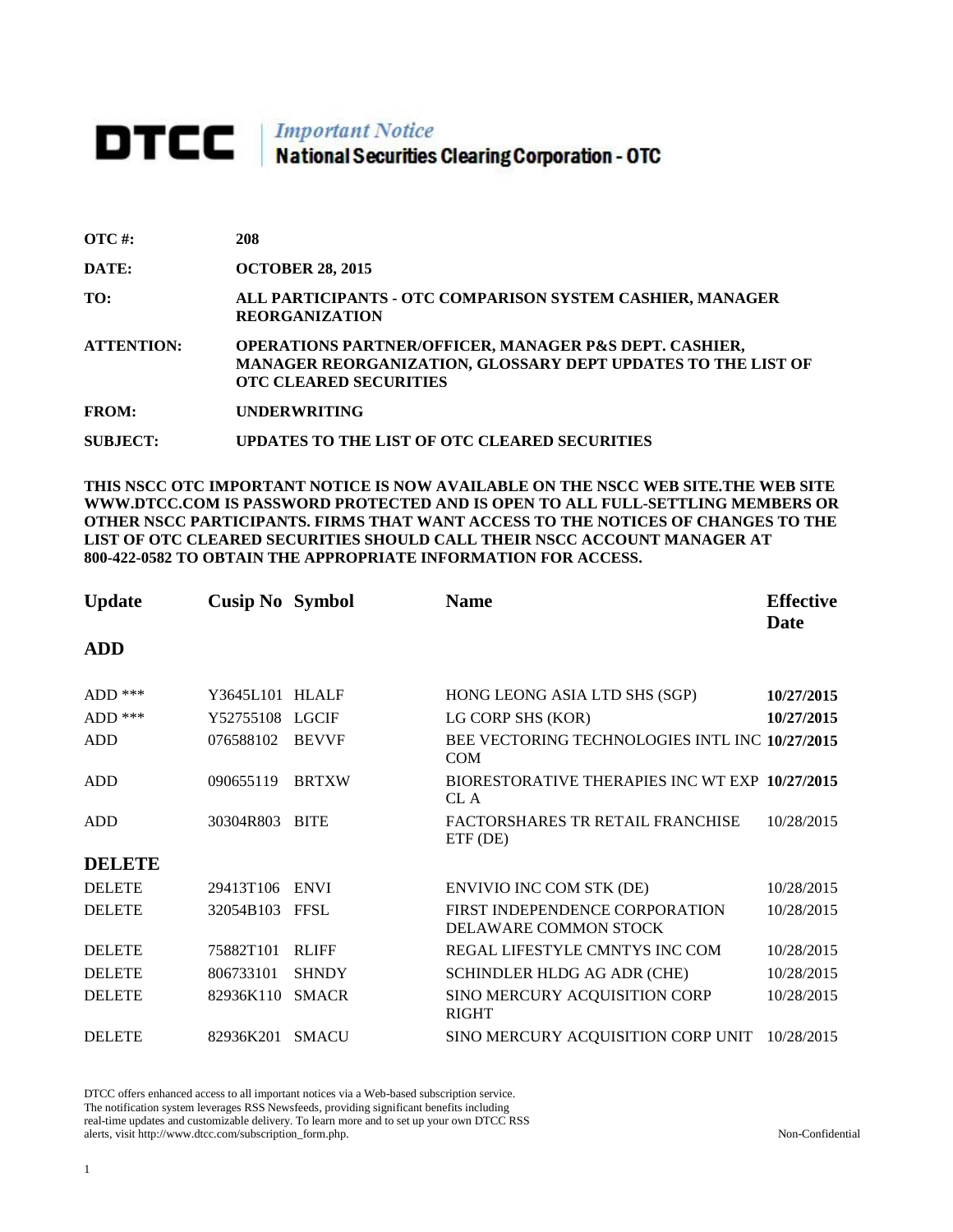## **SYMBOL CHANGES**

|           |  | 032797300 AVXLD TO: AVXL ANAVEX LIFE SCIENCES CORP COM NEW                 | 10/28/2015 |
|-----------|--|----------------------------------------------------------------------------|------------|
|           |  | 05478R300 AZURD TO: AZURF AZINCOURT URANIUM INC COM NO PAR<br>(CANADA)     | 10/28/2015 |
|           |  | 53680P308 LEXGD TO: LEXG LITHIUM EXPL GROUP INC COM PAR \$0.001 10/28/2015 |            |
| 750080202 |  | RMETD TO: RMETF RACKLA METALS INC COM NEW<br>(CANADA)                      | 10/28/2015 |
|           |  | 78410A107 SDRYD TO: SDRYF SDX ENERGY INC COM(CANADA)                       | 10/28/2015 |
|           |  | 83577M100 SWRFD TO: SOUM SOOUM CORP COM                                    | 10/28/2015 |
| 842200305 |  | SOACD TO: SOACF SOUTHERN ARC MINERALS INC COM NEW 10/28/2015<br>(CANADA)   |            |

## **REORGANIZATION**

| <b>DELETE</b> | 20452Y726 CID | <b>COMPASS EMP INTL HIGH DIVI 100</b><br><b>VOLATILITY WGHTD INDEX ETF</b> |            |
|---------------|---------------|----------------------------------------------------------------------------|------------|
| ADD           | 92647N881 CID | VICTORY PORTFOLIOS II CEMP INTL HGH 10/28/2015<br>DIV VOLATILITY WTD       |            |
| <b>DELETE</b> | 20452Y734 CSB | COMPASS EMP US SM CAP HI DIV 100<br><b>VOLATILITY WGHTD INDEX ETF</b>      |            |
| <b>ADD</b>    | 92647N873 CSB | VICTORY PORTFOLIOS II CEMP US SM CAP 10/28/2015<br>HIGH DIV VOLATILITY WTD |            |
| <b>DELETE</b> | 20452Y742 CDL | COMPASS EMP US HIGH DIVI 100<br>VOLATILITY WGHTD INDEX ETF (DE)            |            |
| <b>ADD</b>    | 92647N865 CDL | VICTORY PORTFOLIOS II CEMP US LRG<br>CAP HGH DIV VOLATILITY WTD            | 10/28/2015 |
| <b>DELETE</b> | 20452Y767 CIL | <b>COMPASS EMP INTL 500 VOLATILITY</b><br>WGHTD INDEX ETF (DE)             |            |
| <b>ADD</b>    | 92647N840 CIL | VICTORY PORTFOLIOS II CEMP INTL<br><b>VOLATILITY WTD</b>                   | 10/28/2015 |
| <b>DELETE</b> | 20452Y775 CSA | <b>COMPASS EMP US SM CAP 500</b><br>VOLATOLITY WGHTD INDEX ETF (DE)        |            |
| <b>ADD</b>    | 92647N832 CSA | VICTORY PORTFOLIOS II CEMP US SM CAP 10/28/2015<br>VOLATILITY WTD INDEX    |            |
| <b>DELETE</b> | 20452Y783 CDC | COMPASS EMP FDS TR 100 HIGH DIVID<br><b>ENHANCED ETF</b>                   |            |
| ADD           | 92647N824 CDC | VICTORY PORTFOLIOS II CEMP US EQ INC 10/28/2015<br>ENHANCED VOLATILITY WTD |            |
| <b>DELETE</b> | 20452Y791 CIZ | <b>COMPASS EMP FDS TR INTL 500</b><br><b>ENHANCED VOLATILITY ETF</b>       |            |
| <b>ADD</b>    | 92647N816 CIZ | VICTORY PORTFOLIOS II CEMP DEV<br>ENHANCED VOLATILITY WTD INDEX            | 10/28/2015 |

Non-Confidential